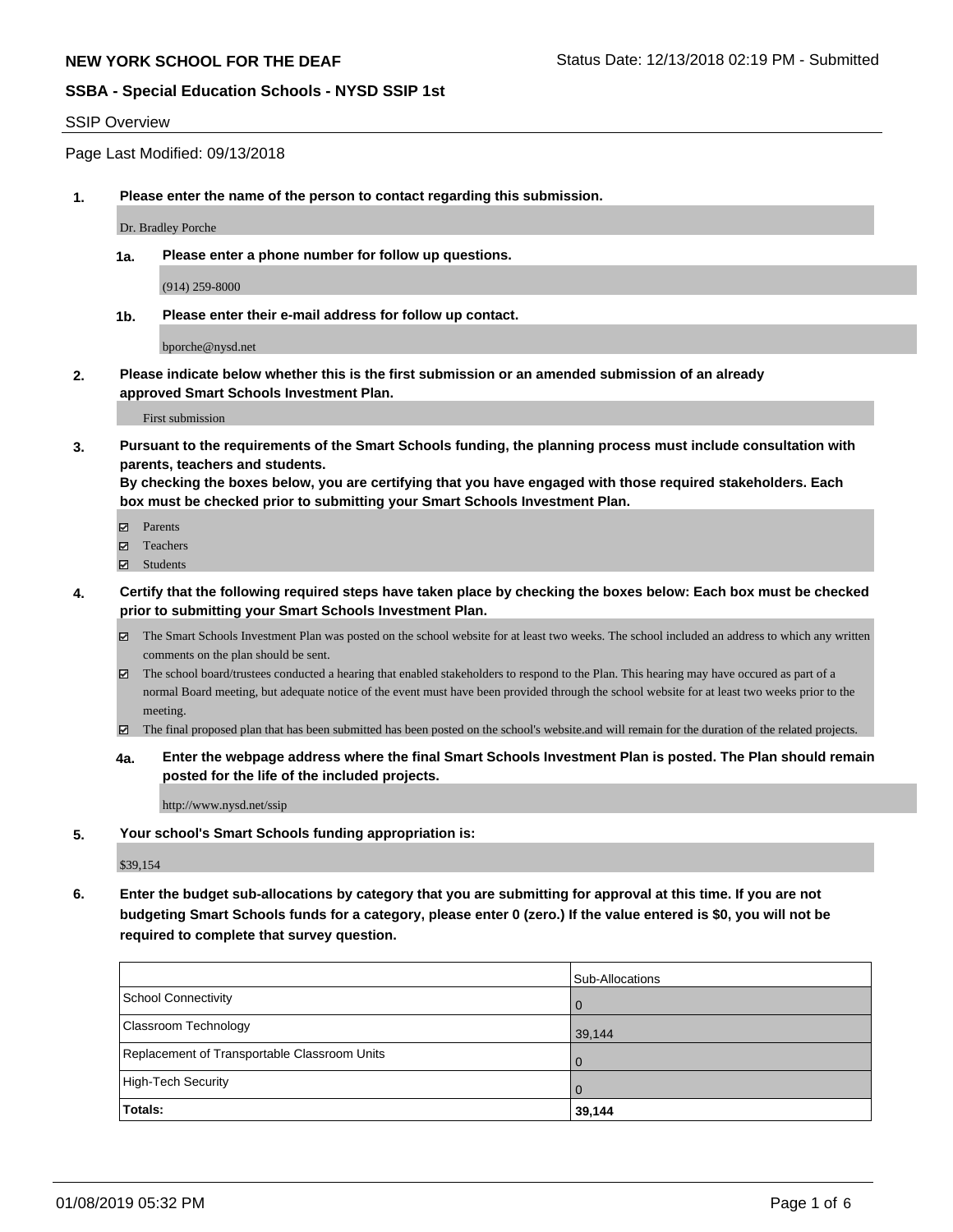School Connectivity

Page Last Modified: 09/05/2018

**1. Describe how you intend to use Smart Schools funds for high-speed broadband and/or wireless connectivity projects in school buildings.**

(No Response)

**2. Describe how the school plans to use digital connectivity and technology to improve teaching and learning.**

(No Response)

**3. Does your School Connectivity project require new construction or substantially altered space and result in capitalized cost in excess of \$100,000?**

(No Response)

**4. If you are submitting an allocation for School Connectivity complete this table.**

**Note that the calculated Total at the bottom of the table must equal the Total allocation for this category that you entered in the SSIP Overview overall budget.** 

|                                            | Sub-Allocation |
|--------------------------------------------|----------------|
| Network/Access Costs                       | (No Response)  |
| <b>Outside Plant Costs</b>                 | (No Response)  |
| School Internal Connections and Components | (No Response)  |
| <b>Professional Services</b>               | (No Response)  |
| Testing                                    | (No Response)  |
| <b>Other Upfront Costs</b>                 | (No Response)  |
| <b>Other Costs</b>                         | (No Response)  |
| Totals:                                    | 0              |

**5. Please detail the type, quantity, per unit cost and total cost of the eligible items under each sub-category. This is especially important for any expenditures listed under the "Other" category. All expenditures must be eligible for tax-exempt financing to be reimbursed with Smart Schools funds. Sufficient detail must be provided so that we can verify this is the case. If you have any questions, please contact us directly through smartschools@nysed.gov. Add rows under each sub-category for additional items, as needed.**

| Select the allowable expenditure | Item to be purchased | Quantity      | Cost per Item | <b>Total Cost</b> |
|----------------------------------|----------------------|---------------|---------------|-------------------|
| type.                            |                      |               |               |                   |
| Repeat to add another item under |                      |               |               |                   |
| each type.                       |                      |               |               |                   |
| (No Response)                    | (No Response)        | (No Response) | (No Response) | (No Response)     |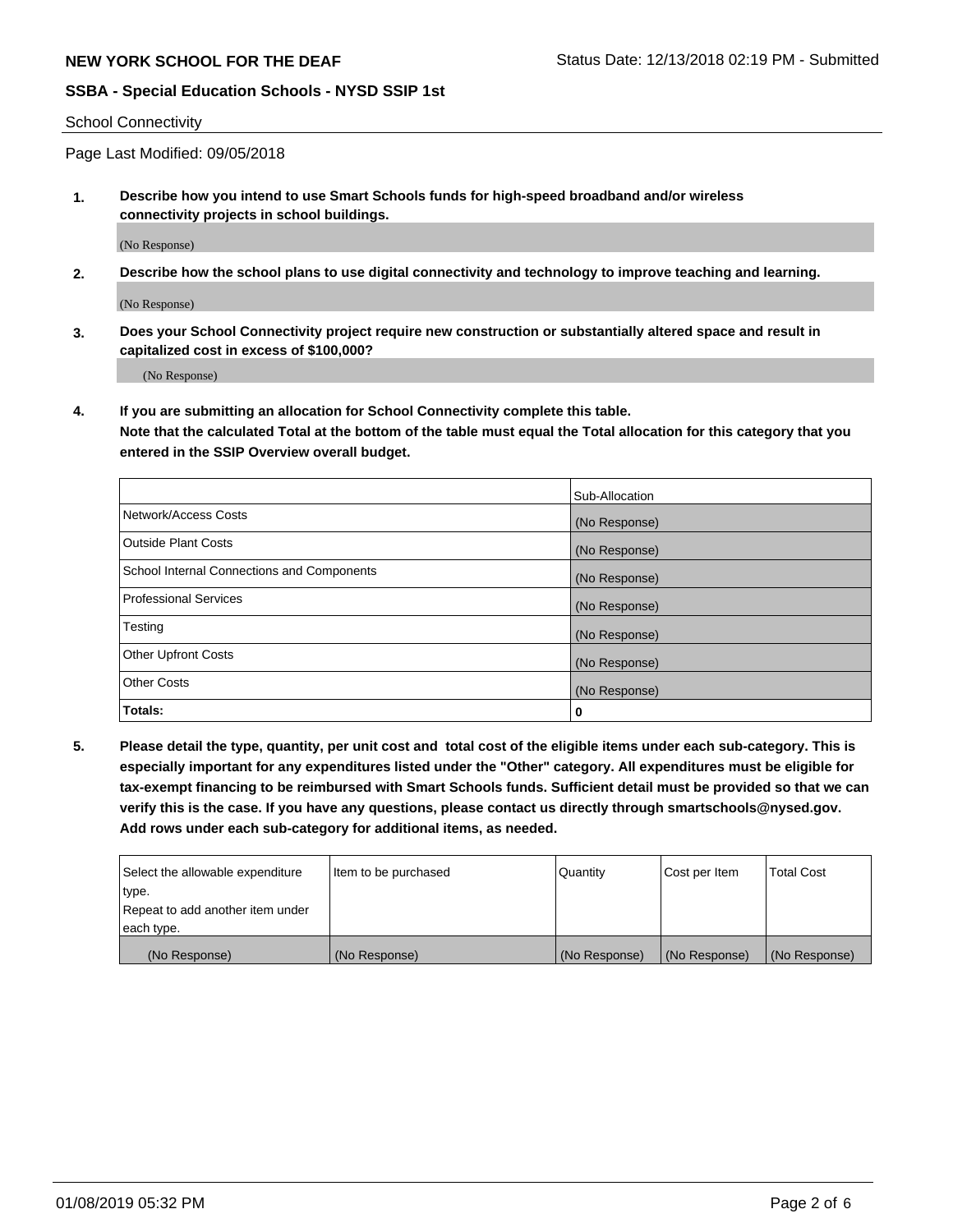Classroom Learning Technology Equipment (Devices)

Page Last Modified: 12/13/2018

**1. Describe the devices you intend to purchase and their compatibility with existing or planned platforms or systems.**

**NYSD intends to purchase 12 MX 265 Smartboard interactive panels for our secondary school classrooms. These devices are currently and forward compatible with both our classroom technology and infrastructure technology. The interactive boards will be used to connect with teacher Macbook laptops, student Chromebooks laptops, Smart document cameras, as well as connecting independent of these through our wireless network. All laptops can display lesson plans to the board with wired or wireless network connections.**

**2. Describe how the proposed technology purchases will improve teaching and learning inside or outside of the classroom.**

**The MX 265 interactive panels will improve both teaching and learning in the classroom by giving our teachers more options for displaying both read-only and collaborative lessons for the students. Our previous smartboards were limited as being an interactive display only, without having their own independent network connection. These updated devices will allow teachers and students to share work to the device from their laptops/Chromebooks without needing a wired connection, and collaborate on the work together in real time**

**3. To ensure the sustainability of technology purchases made with Smart Schools funds, schools must have a plan to maintain and support technology purchases reimbursed with Smart Schools funds. This sustainability plan should support recurring costs of use that are ineligible for Smart Schools funding such as device maintenance, technical support, Internet and wireless fees, maintenance of hotspots, staff professional development, building maintenance and the replacement of incidental items.**

 $\boxtimes$  By checking this box, you certify that the school has a sustainability plan as described above.

- **4. Schools must ensure that devices purchased with Smart Schools funds will be distributed, prepared for use, maintained and supported appropriately. Schools must maintain detailed device inventories in accordance with generally accepted accounting principles.**
	- By checking this box, you certify that the school has a distribution and inventory management plan and system in place.
- **5. Schools must contact the SUNY/CUNY teacher preparation program that supplies the largest number of its new teachers to request advice on innovative uses and best practices at the intersection of pedagogy and educational technology.**
	- $\boxtimes$  By checking this box, you certify that you have contacted the SUNY/CUNY teacher preparation program that supplies the largest number of your new teachers to request advice on these issues.
	- **5a. Please enter the name of the SUNY or CUNY Institution that you contacted.**

CUNY Hunter College

**5b. Enter the primary Institution phone number.**

212-772-4000

**5c. Enter the name of the contact person with whom you consulted and/or will be collaborating with on innovative uses of technology and best practices.**

Elaine Gale

**6. If you are submitting an allocation for Classroom Educational Technology, complete this table. Note that the calculated Total at the bottom of the table must equal the Total allocation for this category that you entered in the SSIP Overview overall budget.**

|                         | Sub-Allocation |
|-------------------------|----------------|
| Interactive Whiteboards | 38,808         |
| Computer Servers        | $\Omega$       |
| Desktop Computers       | $\Omega$       |
| Laptop Computers        | 0              |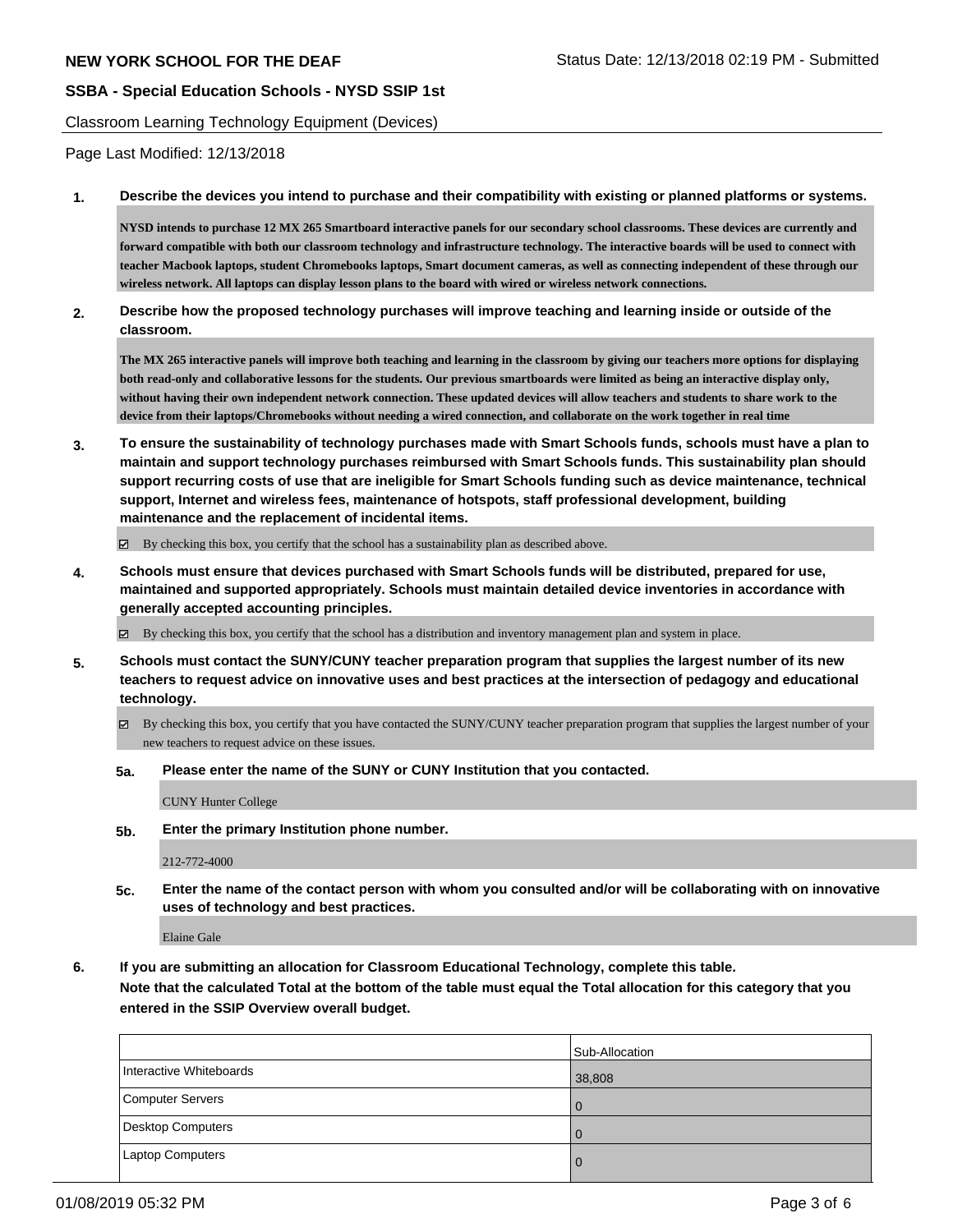Classroom Learning Technology Equipment (Devices)

Page Last Modified: 12/13/2018

|                    | Sub-Allocation |
|--------------------|----------------|
| Tablet Computers   |                |
| <b>Other Costs</b> | 336            |
| Totals:            | 39,144         |

**7. Please detail the type, quantity, per unit cost and total cost of the eligible items under each sub-category. This is especially important for any expenditures listed under the "Other" category. All expenditures must be capital bond eligible to be reimbursed with Smart Schools funds. If you have any questions, please contact us directly through smartschools@nysed.gov.**

**Add rows under each sub-category for additional items, as needed.**

| Select the allowable expenditure<br>∣type.<br>Repeat to add another item under<br>each type. | Item to be purchased                                             | Quantity | Cost per Item | <b>Total Cost</b> |
|----------------------------------------------------------------------------------------------|------------------------------------------------------------------|----------|---------------|-------------------|
| Interactive Whiteboards                                                                      | SMART Board MX265 interactive flat<br>panel                      | 12       | 2,999         | 35,988            |
| Interactive Whiteboards                                                                      | Large Fusion Micro-Adjustable Fixed<br><b>Wall Display Mount</b> | 12       | 235           | 2,820             |
| <b>Other Costs</b>                                                                           | 5m Select High Speed HDMI Cable<br>with Ethernet M/M             | 12       | 28            | 336               |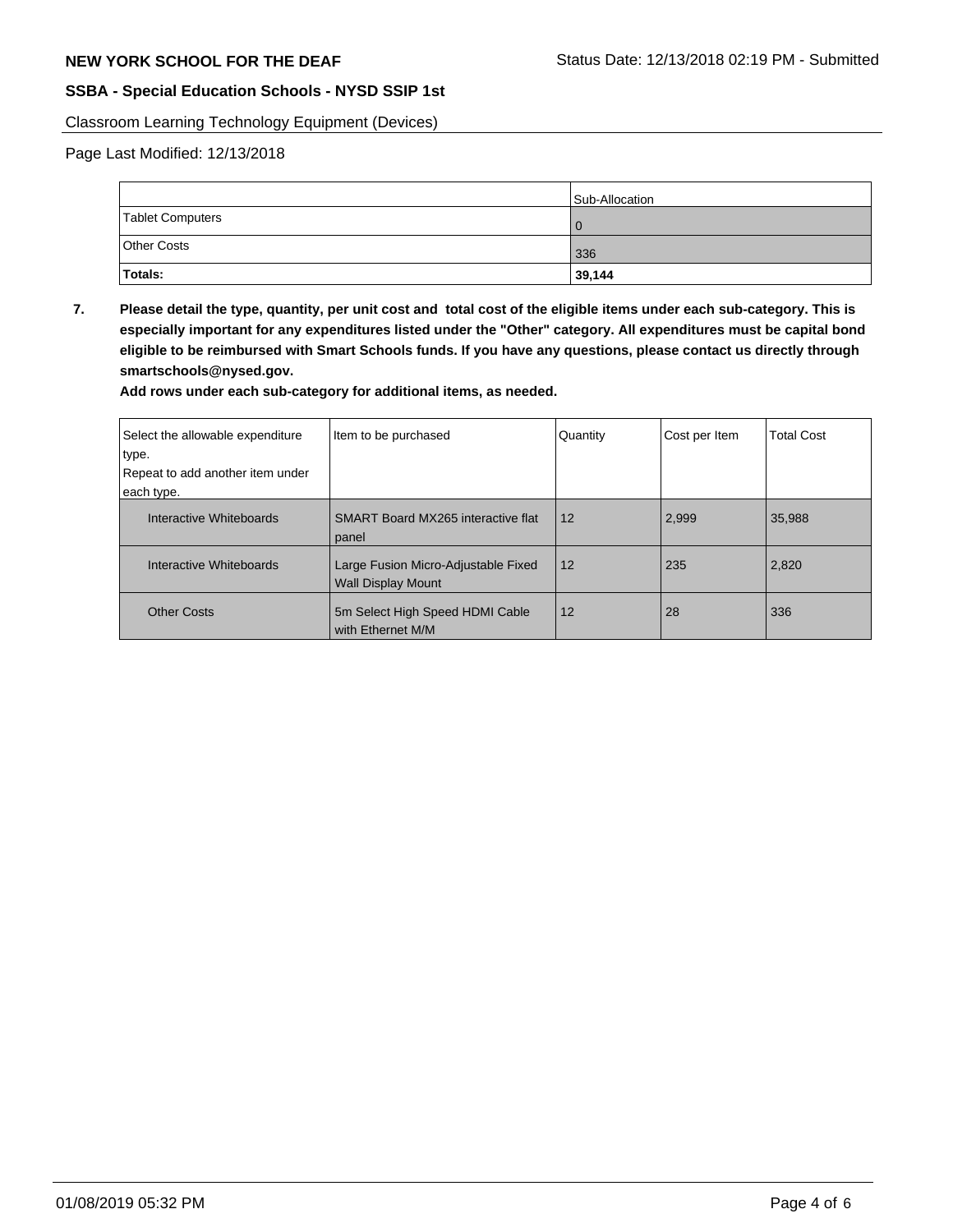Replace/Modernize Transportable Classrooms

Page Last Modified: 09/05/2018

**1. Describe the school's plan to construct, enhance or modernize education facilities to provide high-quality instructional space by replacing transportable classrooms.**

(No Response)

**2. Does your Classroom Trailer project require new construction or substantially altered space and result in capitalized cost in excess of \$100,000?**

(No Response)

**3. If you have made an allocation for Replace Transportable Classrooms, complete this table. Note that the calculated Total at the bottom of the table must equal the Total allocation for this category that you entered in the SSIP Overview overall budget.**

|                                                | Sub-Allocation |
|------------------------------------------------|----------------|
| Construct New Instructional Space              | (No Response)  |
| Enhance/Modernize Existing Instructional Space | (No Response)  |
| Other Costs                                    | (No Response)  |
| Totals:                                        | 0              |

**4. Please detail the type, quantity, per unit cost and total cost of the eligible items under each sub-category. This is especially important for any expenditures listed under the "Other" category. All expenditures must be capital bond eligible to be reimbursed with Smart Schools funds. If you have any questions, please contact us directly through smartschools@nysed.gov.**

**Add rows under each sub-category for additional items, as needed.**

| Select the allowable expenditure | Item to be purchased | Quantity      | Cost per Item | <b>Total Cost</b> |
|----------------------------------|----------------------|---------------|---------------|-------------------|
| type.                            |                      |               |               |                   |
| Repeat to add another item under |                      |               |               |                   |
| each type.                       |                      |               |               |                   |
| (No Response)                    | (No Response)        | (No Response) | (No Response) | (No Response)     |